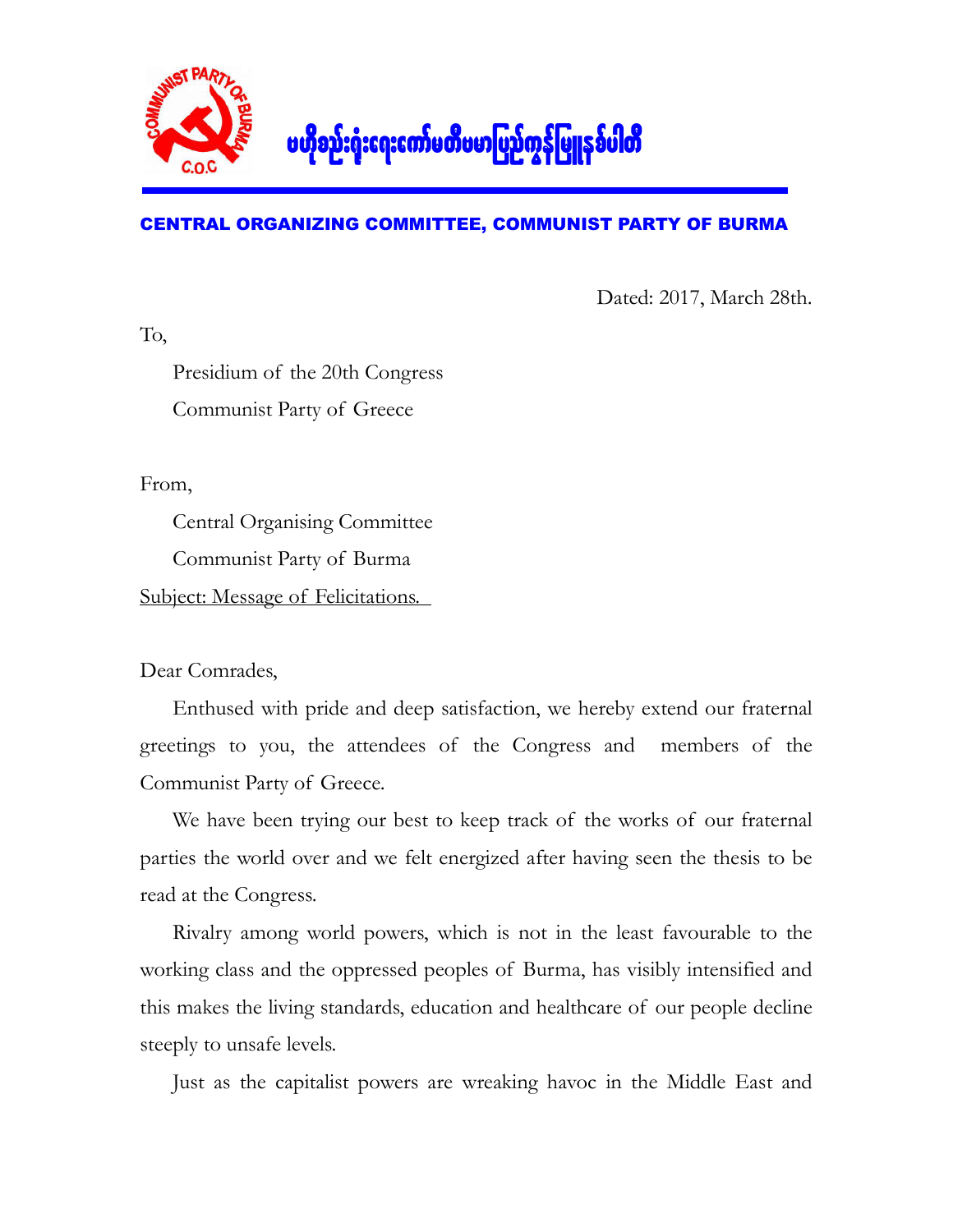North Africa, the ruling class and the military in our country are also inciting racial hatred and religious conflicts within our community which is made up of people of diverse ethnicity and different faiths. While the government and the military are chanting the mantra of "peace" every day, fighting has increased more than ever leading to hundreds of thousands of local people having to leave their homes and flee to other lands. Refugee camps are scattered all along the borders of our nation and the role of international NGOs, especially the western ones, has become increasingly imposing upon the lives or our people.

We never thought that the military exercises of world powers in the seas close to our nation are conducive to stability and tranquility of our nation or the region. The generals from the military clique of our country are making use of these to bolster their own military strength, which in reality is a great menace to peace as well as the livelihoods of the people of our country. They also provide another excuse for the generals to procure military hardware and equipment and increase military expenditure.

As a poor and backward nation having an enviable amount of untapped natural and human resources, our country is becoming prey to be exploited by many other countries as well as local cronies of various shades. They are busy finding means to increase foreign investment flows into the country, but in reality the exodus of our own people seeking work abroad is unstoppable and the countryside has become depleted of an adequate and viable work force.

Although we have been unable to participate actively in the trans-national movements of the international communists and the working class due our own objective limitations, we are exerting all efforts to vitalise the proletarian movement in our country in accordance with the present situation of Burma. We shall firmly rely on the multi-ethnic peoples of Burma who have a glorious tradition of valiantly struggling against various kinds of oppressions and oppressors and shall make utmost contributions to the common struggle of